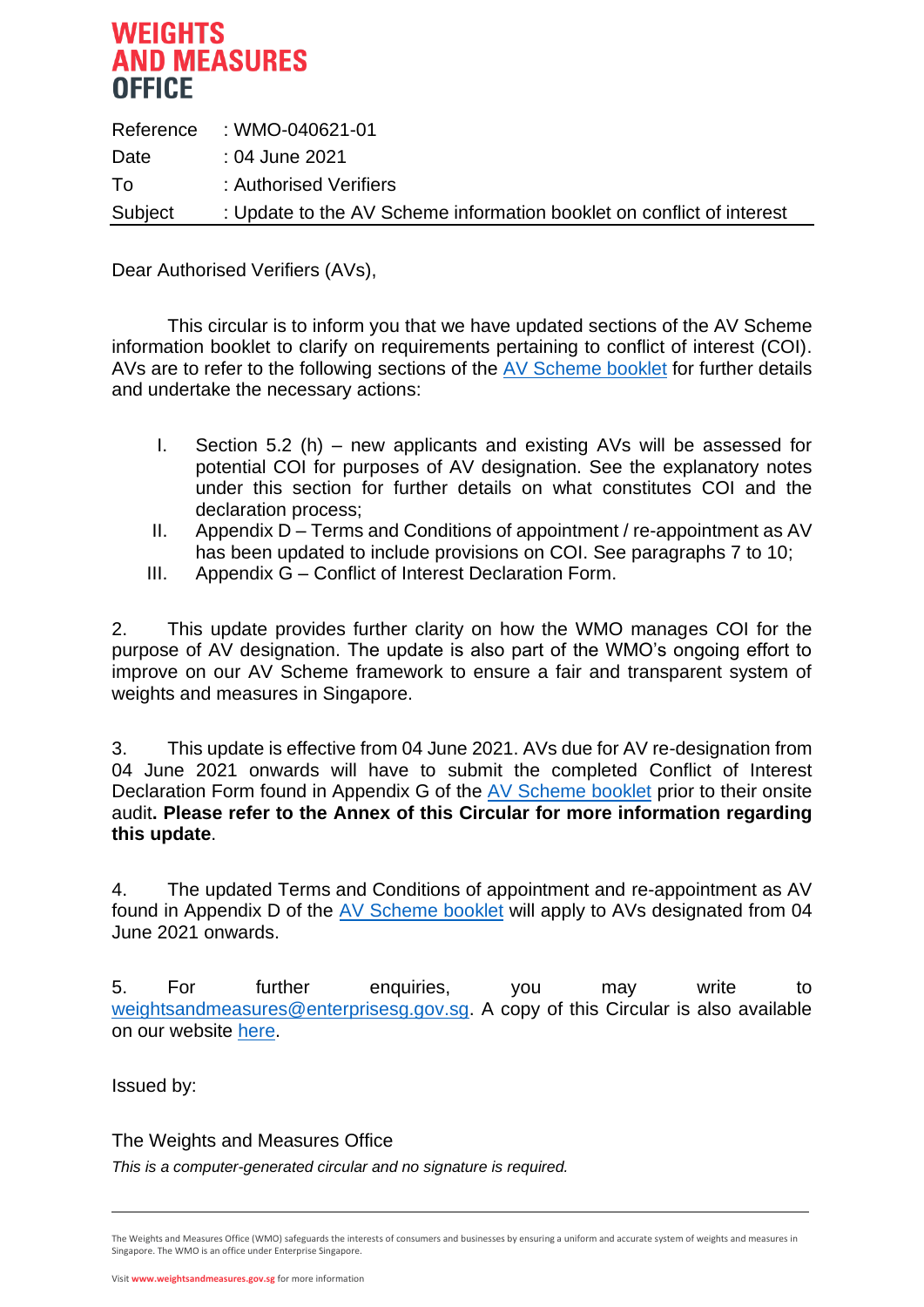# **WEIGHTS AND MEASURES OFFICE**

# **Annex – Frequently Asked Questions**

# **Q1. Why is there a need to sign a COI Declaration Form now?**

Under Regulation 20 of the Weights and Measures Regulations 2005 ("WMR") on Qualifications for appointment as Authorised Verifier, Reguation 20(e) states that one of the relevant criteria for appointment as an AV, is that the applicant "…is fit to be an Authorised Verifier". This refers to considerations such as absence of conflict of interest to assess if the candidate qualifies to be an AV.

By submitting an endorsed COI declaration form, it further ensures our designated AVs are free from COI. This also helps the WMO achieve its objective of ensuring a fair and transparent system of weights and measures in Singapore.

# **Q2. When is the requirement to declare COI and the updated Terms and Conditions for AV designation effective from?**

This update is effective from 04 June 2021. AVs due for AV re-designation from 04 June 2021 onwards will have to fill up the Conflict of Interest Declaration Form found in Appendix G of the [AV Scheme booklet](https://www.weightsandmeasures.gov.sg/files/businesses/av_scheme_info_booklet.pdf) prior to their onsite audit**.**

The updated Terms and Conditions of appointment and re-appointment as AV apply to AVs designated from 04 June 2021 onwards. Refer to Appendix D of the [AV](https://www.weightsandmeasures.gov.sg/files/businesses/av_scheme_info_booklet.pdf)  [Scheme booklet](https://www.weightsandmeasures.gov.sg/files/businesses/av_scheme_info_booklet.pdf) for the updated version.

To provide an illustration, if your AV designation is due for renewal after 04 Jun 2021, you will be required to submit the Conflict of Interest Declaration Form. You will also be subjected to the updated Terms and Conditions if redesignated as AV.

If your AV designation was renewed earlier this year before 04 June 2021, then you will be required to submit the Conflict of Interest Declaration Form in the next AV renewal cycle. You will also be subjected to the updated Terms and Conditions in the next AV renewal cycle if redesignated as AV.

Take note this does not mean AVs designated before 04 June 2021 are not subjected to the pre-existing requirement on conflict of interest under Regulation 20(e) of the Weights and Measures Regulations. The WMO reserves the right to suspend/ withdraw any of the designated AVs if they fail to meet the requirements to be an AV at any point.

The Weights and Measures Office (WMO) safeguards the interests of consumers and businesses by ensuring a uniform and accurate system of weights and measures in Singapore. The WMO is an office under Enterprise Singapore.